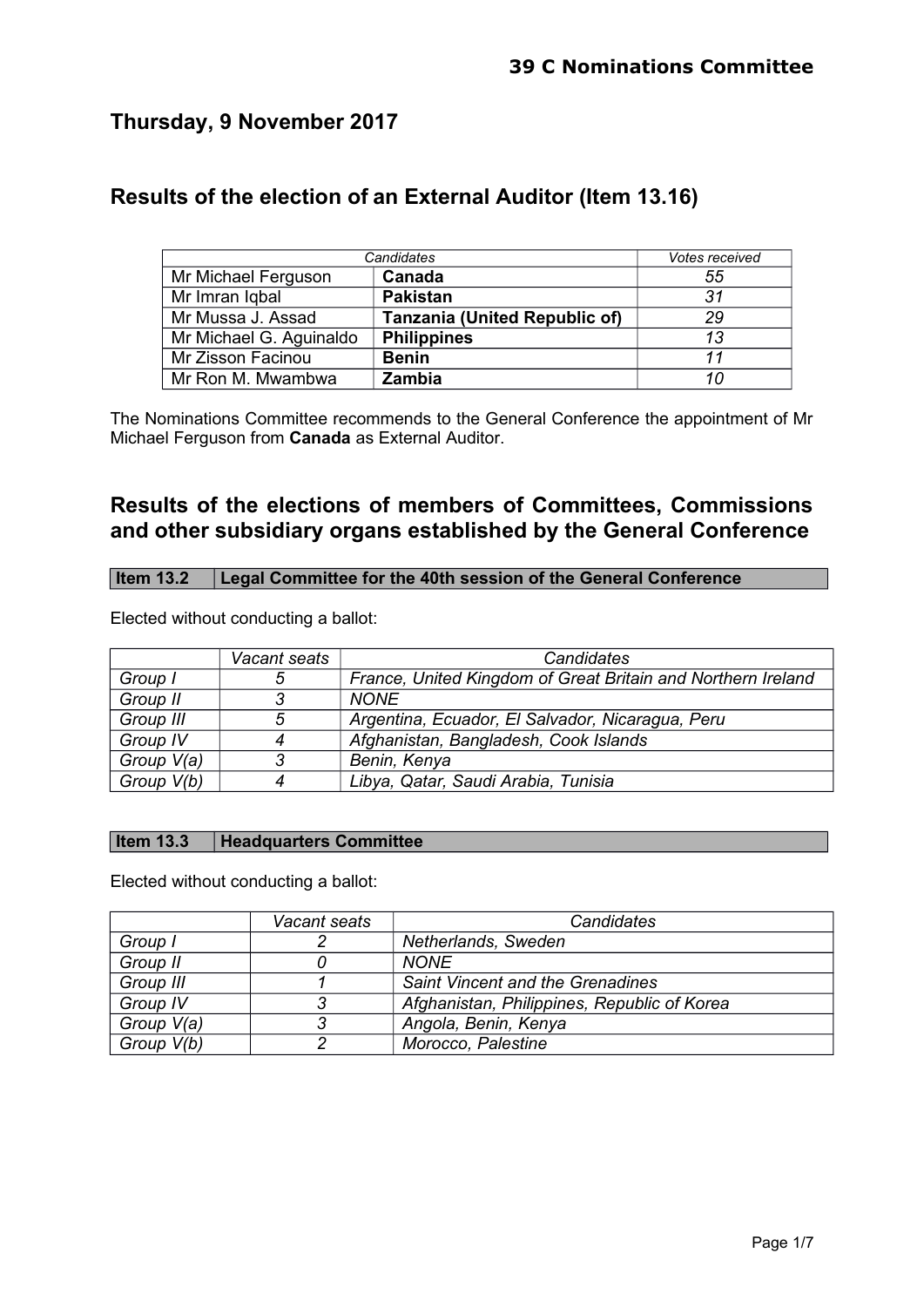#### **Item 13.4 Conciliation and Good Offices Commission responsible for seeking the settlement of any disputes that may arise between States Parties to the Convention against Discrimination in Education**

Elected without conducting a ballot:

*Ms Eliane Chahounka (Benin) Mr Francesco Margiotta-Broglio (Italy) Ms Habibou Abarchi (Niger)*

#### **Item 13.5 Council of the UNESCO International Bureau of Education (IBE)**

Electoral Groups I, III and IV elected without conducting a ballot.

Electoral Groups II, V(a) and V(b) elected after conducting a ballot.

*Results of the elections of Electoral Group II:*

| $\sim$<br>ына<br>7 V V | JU |
|------------------------|----|
| akıa                   | ັັ |

*Results of the elections of Electoral Group V(a):*

| South Africa |    |
|--------------|----|
| Guinea       | つつ |
| Niger        | 26 |

*Results of the elections of Electoral Group V(b):*

| - -                | ິ |
|--------------------|---|
| di Arabia<br>Sauc. |   |

#### *Full list of Members States elected at this session of the General Conference:*

|            | Vacant seats |              |
|------------|--------------|--------------|
| Group I    |              | <b>NONE</b>  |
| Group II   |              | Slovenia     |
| Group III  |              | <b>NONE</b>  |
| Group IV   |              | Kazakhstan   |
| Group V(a) |              | South Africa |
| Group V(b) |              | Qatar        |

#### **Item 13.6 | Intergovernmental Council for the Information for All Programme (IFAP)**

|            | Vacant seats | Candidates                             |
|------------|--------------|----------------------------------------|
| Group I    |              | Switzerland, Turkey                    |
| Group II   |              | Hungary, Lithuania, Russian Federation |
| Group III  |              | Jamaica                                |
| Group IV   |              | Democratic People's Republic of Korea  |
| Group V(a) |              | Mali, Niger, South Africa              |
| Group V(b) |              | Bahrain, Oman                          |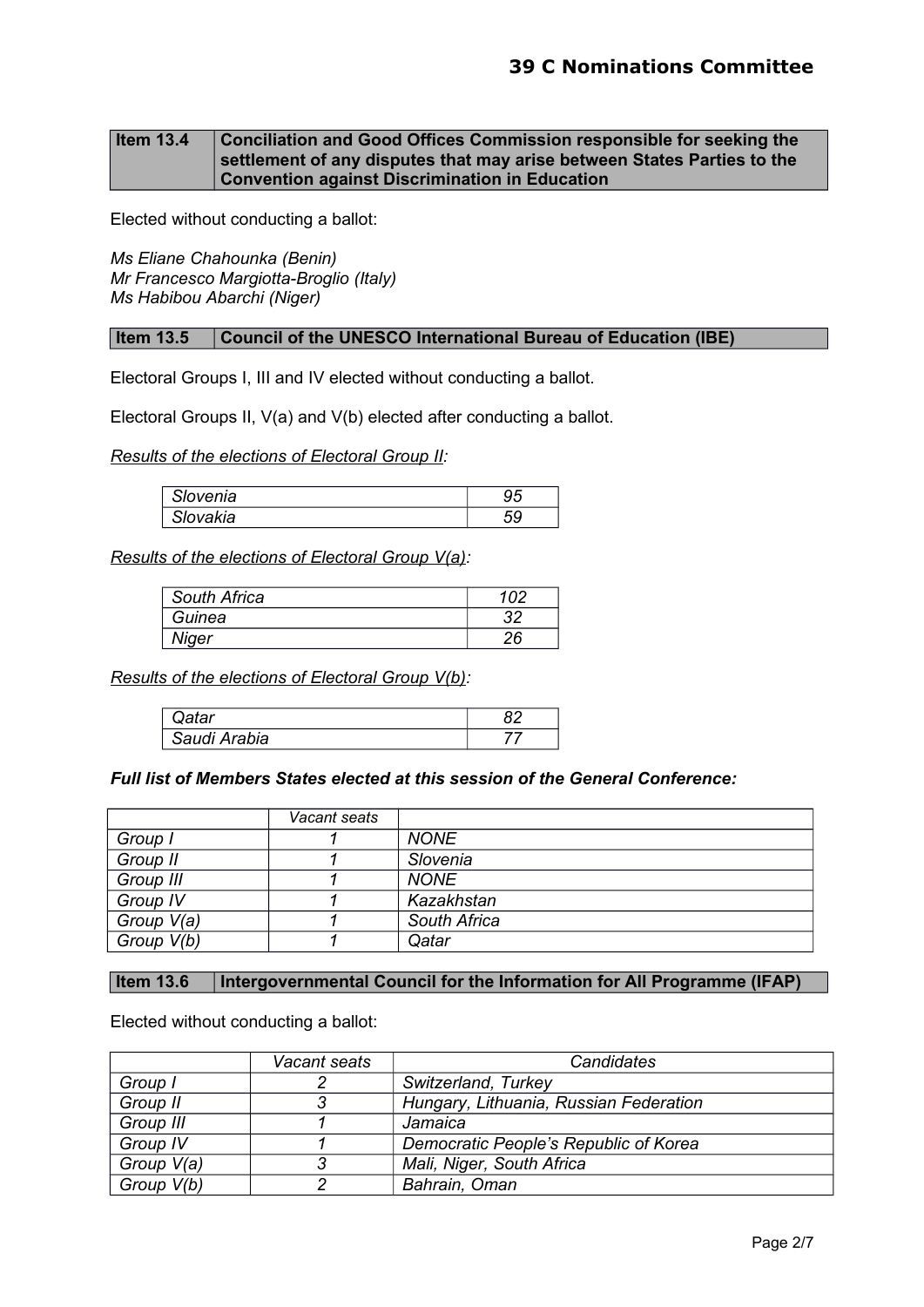# **Item 13.7** International Coordinating Council of the Programme on Man and the **Biosphere (MAB)**

Electoral Groups II and V(b) elected without conducting a ballot.

Electoral Groups I, III, IV and V(a) elected after conducting a ballot.

*Results of the elections of Electoral Group I:*

| Germany | 142 |
|---------|-----|
| Spain   | 132 |
| Sweden  | 128 |
| France  | 110 |
| Greece  | 103 |

*Results of the elections of Electoral Group III:*

| Mexico                       | 126 |
|------------------------------|-----|
| Haiti                        | 116 |
| <b>Saint Kitts and Nevis</b> | 75  |

*Results of the elections of Electoral Group IV:*

| Australia       | 101 |
|-----------------|-----|
| <b>Viet Nam</b> | 94  |
| Malaysia        | 89  |
| Kazakhstan      |     |

*Results of the elections of Electoral Group V(a):*

| Kenya         | 115 |
|---------------|-----|
| Côte d'Ivoire | 92  |
| South Africa  | 90  |
| Cameroon      | 63  |
| Gambia        | 53  |
| Niger         | 30  |
| Guinea        | 29  |

*Full list of Members States elected at this session of the General Conference:*

|            | Vacant seats | Candidates                         |
|------------|--------------|------------------------------------|
| Group I    |              | France, Germany, Spain, Sweden     |
| Group II   |              | Estonia                            |
| Group III  |              | Mexico, Haiti                      |
| Group IV   | റ            | Australia, Viet Nam                |
| Group V(a) | ર            | Côte d'Ivoire, Kenya, South Africa |
| Group V(b) | 3            | Oman, Sudan, United Arab Emirates  |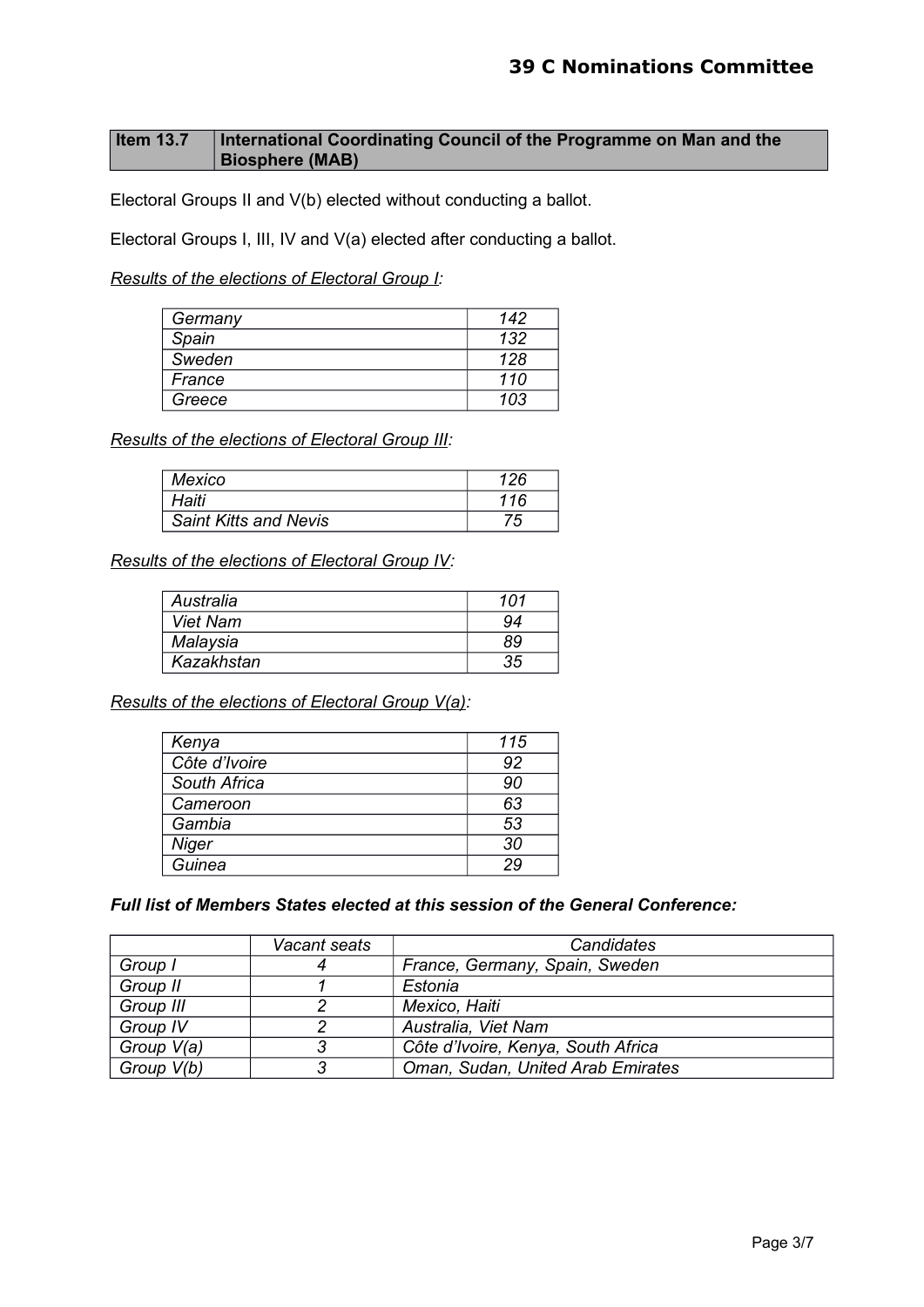### **Item 13.8 Intergovernmental Council of the International Hydrological Programme (IHP)**

Electoral Groups I, II, III, IV and V(b) elected without conducting a ballot.

Electoral Group V(a) elected after conducting a ballot.

*Results of the elections of Electoral Group V(a):*

| Ethiopia | 123 |
|----------|-----|
| Zambia   |     |
| Mali     | 52  |
| Niger    |     |
| Guinea   |     |

#### *Full list of Members States elected at this session of the General Conference:*

|            | Vacant seats | Candidates                                                |
|------------|--------------|-----------------------------------------------------------|
| Group I    | 3            | Netherlands, Turkey, United Kingdom of Great Britain      |
|            |              | and Northern Ireland                                      |
| Group II   |              | Slovenia                                                  |
| Group III  | 2            | Chile, Paraguay                                           |
| Group IV   | 4            | Iran (Islamic Republic of), Japan, Republic of Korea, Sri |
|            |              | Lanka                                                     |
| Group V(a) | 2            | Ethiopia, Zambia                                          |
| Group V(b) | ົ            | Egypt, Libya                                              |

#### **Item 13.9 | Intergovernmental Committee for Promoting the Return of Cultural Property to its Countries of Origin or its Restitution in Case of Illicit Appropriation (ICPRCP)**

Electoral Groups I, II, III, IV and V(b) elected without conducting a ballot.

Electoral Group V(a) elected after conducting a ballot.

*Results of the elections of Electoral Group V(a):*

| Benin | 128 |
|-------|-----|
| Mali  | 115 |
| Niger | 68  |

*Full list of Members States elected at this session of the General Conference:*

|            | Vacant seats | Candidates                                       |
|------------|--------------|--------------------------------------------------|
| Group I    |              | <b>NONE</b>                                      |
| Group II   |              | Armenia                                          |
| Group III  | R            | Ecuador, Guatemala, Mexico                       |
| Group IV   | 3            | Democratic People's Republic of Korea, Pakistan, |
|            |              | <b>Republic of Korea</b>                         |
| Group V(a) | n            | Benin, Mali                                      |
| Group V(b) |              | Iraa                                             |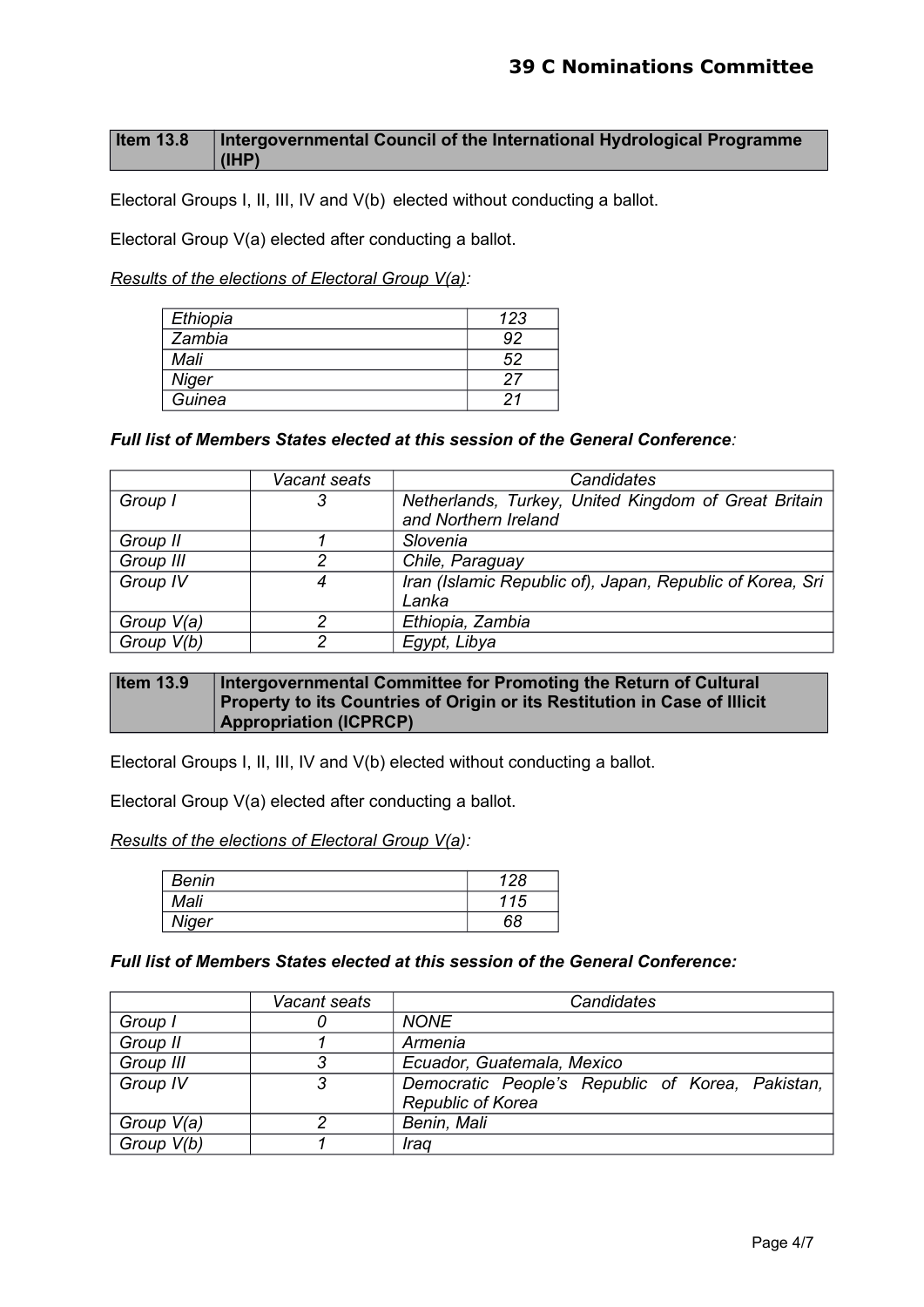## **Item 13.10 | Intergovernmental Council of the International Programme for the Development of Communication (IPDC)**

Electoral Groups I, II, III, IV and V(b) elected without conducting a ballot.

Electoral Group V(a) elected after conducting a ballot.

*Results of the elections of Electoral Group V(a):*

| Namibia      | 96           |
|--------------|--------------|
| <b>Benin</b> | 80           |
| Togo         | 50           |
| Gambia       | 37           |
| Guinea       | 29           |
| Niger        | $20^{\circ}$ |

# *Full list of Members States elected at this session of the General Conference:*

|            | Vacant seats | Candidates                                            |
|------------|--------------|-------------------------------------------------------|
| Group I    | 2            | Sweden, United Kingdom of Great Britain and Northern  |
|            |              | Ireland                                               |
| Group II   | 2            | Lithuania, Russian Federation                         |
| Group III  |              | Cuba, Dominican Republic, El Salvador, Honduras       |
| Group IV   | 6            | Afghanistan, Kazakhstan, Kyrgyzstan, Pakistan, Palau, |
|            |              | <b>Thailand</b>                                       |
| Group V(a) | ົ            | Benin, Namibia                                        |
| Group V(b) | າ            | Libya, Saudi Arabia                                   |

### **Item 13.11 Intergovernmental Council of the Management of Social Transformations (MOST) Programme**

Electoral Groups I, II, III, IV and V(b) elected without conducting a ballot.

Electoral Group V(a) elected after conducting a ballot.

*Results of the elections of Electoral Group V(a):*

| Ethiopia     | 120 |
|--------------|-----|
| Madagascar   | 115 |
| <b>Benin</b> | 101 |
| Zimbabwe     | 98  |
| Cameroon     | 88  |
| Guinea       | 47  |
| Niger        |     |

#### *Full list of Members States elected at this session of the General Conference:*

|            | Vacant seats | Candidates                               |
|------------|--------------|------------------------------------------|
| Group I    |              | <b>NONE</b>                              |
| Group II   |              | <b>Czech Republic</b>                    |
| Group III  |              | Dominican Republic, Ecuador              |
| Group IV   |              | Indonesia, Malaysia, Pakistan, Sri Lanka |
| Group V(a) |              | Benin, Ethiopia, Madagascar, Zimbabwe    |
| Group V(b) |              | Qatar, Saudi Arabia                      |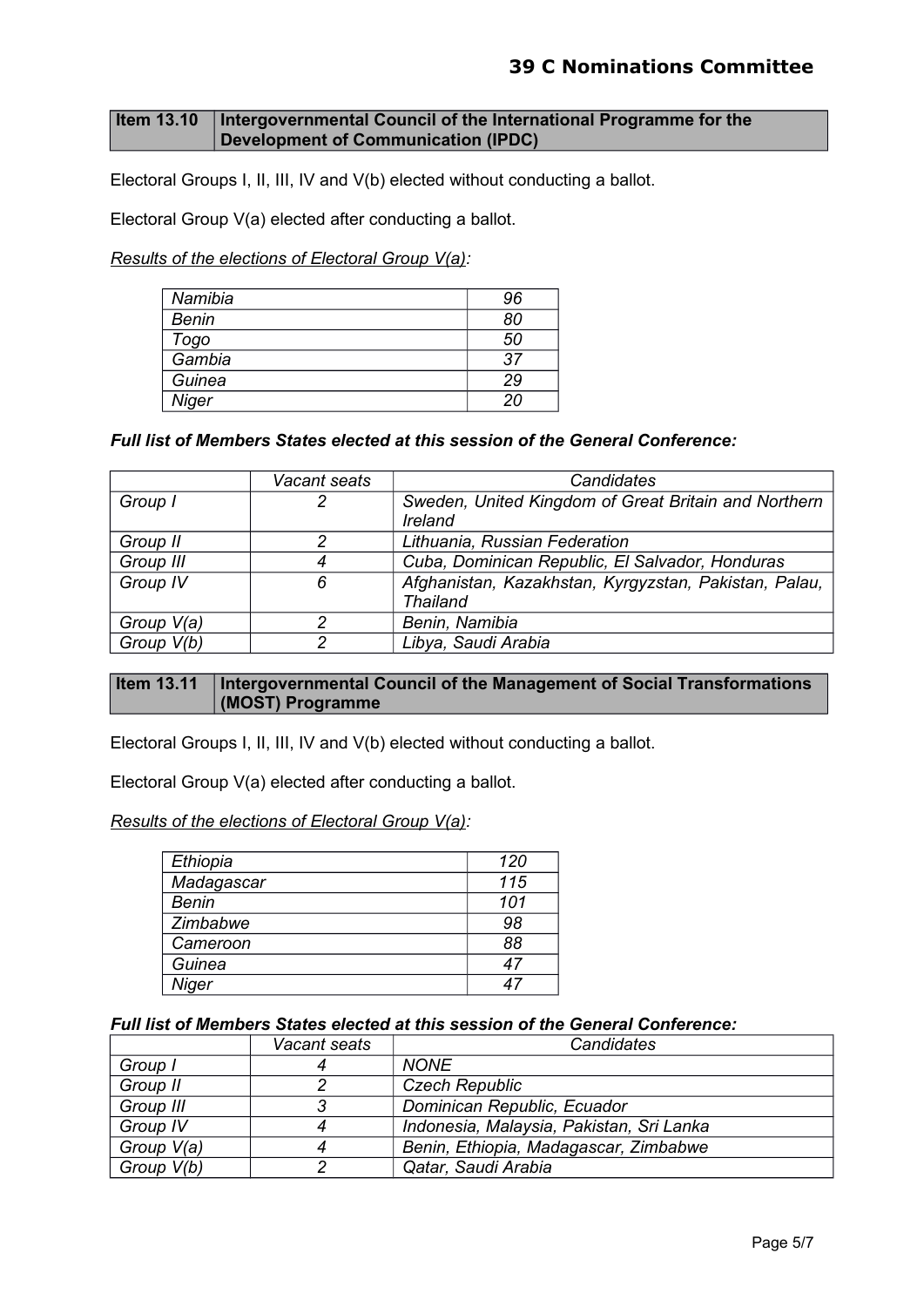## **Item 13.12 Intergovernmental Bioethics Committee (IGBC)**

|            | Vacant seats | Candidates                                                               |
|------------|--------------|--------------------------------------------------------------------------|
| Group I    | 4            | France, Germany, United Kingdom of Great Britain and<br>Northern Ireland |
| Group II   |              | Azerbaijan, Hungary, Lithuania                                           |
| Group III  | 3            | Ecuador, Uruguay                                                         |
| Group IV   |              | Singapore                                                                |
| Group V(a) | 5            | Congo, Democratic Republic of the Congo, Kenya,<br>Namibia, Niger        |
| Group V(b) |              | <b>NONE</b>                                                              |

Elected without conducting a ballot:

# **Item 13.13 Intergovernmental Committee for Physical Education and Sport (CIGEPS)**

Electoral Groups I, II, IV and V(b) elected without conducting a ballot.

Electoral Groups III and V(a) elected after conducting a ballot.

*Results of the elections of Electoral Group III:*

| ' Argentina           |  |
|-----------------------|--|
| Saint Kitts and Nevis |  |

*Results of the elections of Electoral Group V(a):*

| South Africa | 100 |
|--------------|-----|
| Gambia       | 70  |
| Mali         | 65  |
| Niger        | 45  |
| Guinea       | 29  |

#### *Full list of Members States elected at this session of the General Conference:*

|            | Vacant seats | Candidates                             |
|------------|--------------|----------------------------------------|
| Group I    |              | Finland, Germany                       |
| Group II   |              | <b>Russian Federation</b>              |
| Group III  |              | Argentina                              |
| Group IV   |              | Japan, Turkmenistan                    |
| Group V(a) |              | Gambia, South Africa                   |
| Group V(b) | ≏            | Bahrain, Tunisia, United Arab Emirates |

### **Item 13.14 Governing Board of the UNESCO Institute for Statistics (UIS)**

|           | Vacant seats | <b>Candidates</b>                  |
|-----------|--------------|------------------------------------|
| Group I   |              | Norway – Mr Dankert Vedeler        |
| Group II  |              | <b>NONE</b>                        |
| Group III |              | <b>NONE</b>                        |
| Group IV  |              | Kazakhstan – Mr Marat Kozhakhmetov |